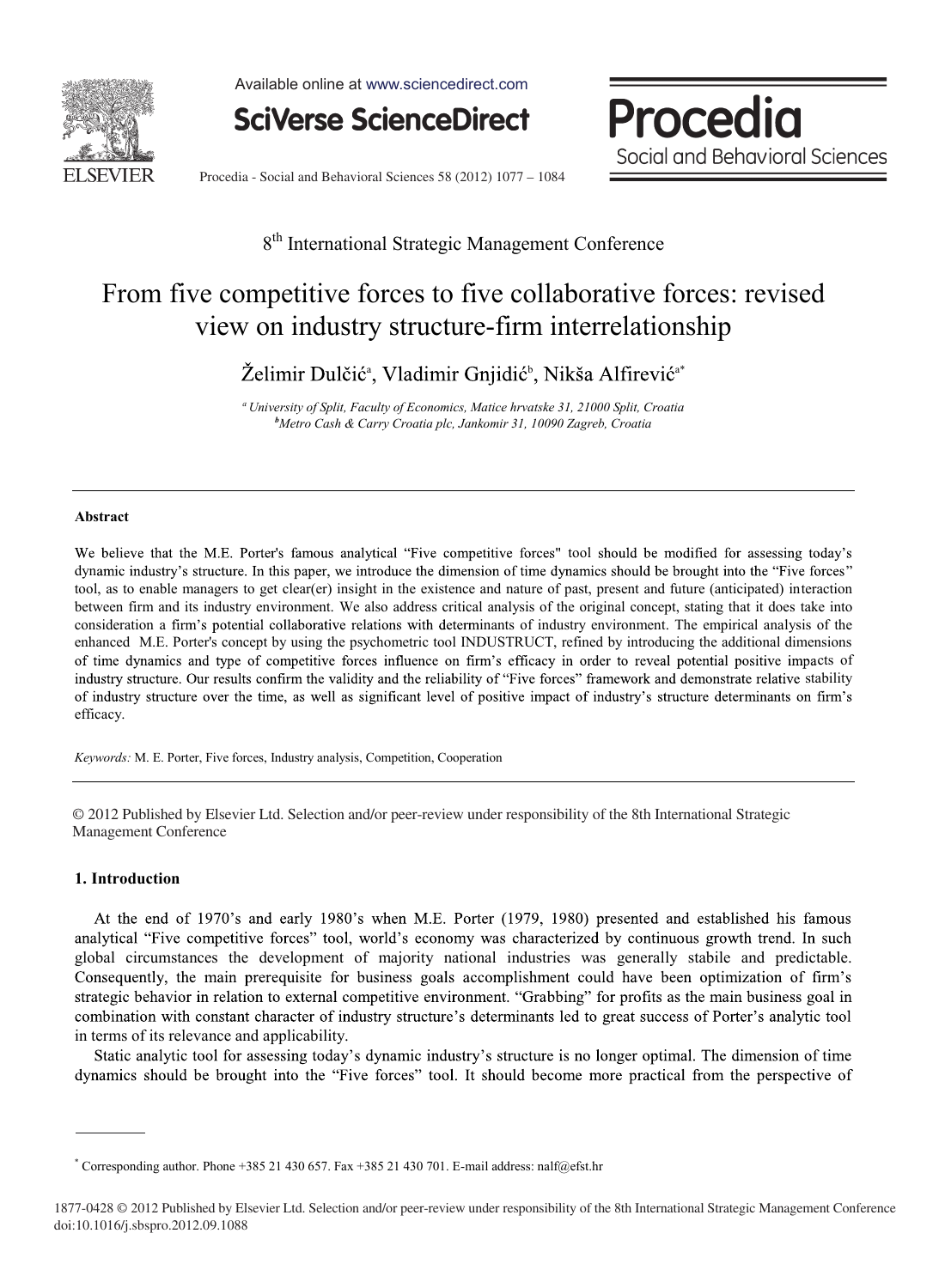changing environment trends enabling managers to get a clear(er) insight in the existence and nature of past, present and future (anticipated) interaction between firm and its industry environment.

# **2. Literature Review: From Five Static Competitive Forces to Five Dynamic Collaborative Forces**

### *2.1. Literature Review*

Opportunities and threats for the firm that are coming from the actual industry environment could be interpreted as implications for the future influences of industry structure determinants. This relation is in-line with the view of "New industrial organization" theoreticians regarding mutual interrelationship between the elements of "S-C-P" paradigm (Structure-Conduct-Performance) but adding it a dynamic time dimension.

The character of determinants of industry structure could be the result of: (1) past answer of the firm to the past and/or actual opportunities and threats coming from industry environment, (2) present answer to the present opportunities and threats coming from industry environment, and (3) present answer to the anticipated opportunities and threats. Therefore, firm's past, present and future strategic behavior in combination with past, present and anticipated character of industry's structure determinants create the basis for different *competitive position* of the firm (i.e. its position among its direct competitors, being result of the influence of industry structure's determinants on firm's performance). Thus, it is not only relevant to define present firm's competitive position, but also to analyze its relation to competitive position being result of past and/or anticipated influence of industry structure on firm's performance. Not being able to analyze and explain dynamic industry changes is one of the most criticized aspects of Porter's "Five forces" analytical tool (Grant, 2002, p. 89; Sheehan, 2005; Karagiannopoulos, Georgopoulos & Nikolopoulos, 2005; Stonehouse & Snowdon, 2007).

Additionally, M.E. Porter (1980) implied that industry determinants are exclusively "profit extortionists", calling them "competitive" forces. From the standpoint of modern business relations resulting from global market turbulences, author obviously did not bring into the model enough flexibility making it potent to access possible positive interactions between firm and industry environment. Therefore, another criticized aspect of the analytic tool was not taking into consideration firm's potential collaborative relations with determinants of industry structure (Dyer & Singh, 1998). Collaborative interrelationship between firm and industry determinants could result in lowering the level of uncertainty and by turning them into "partnership forces" (Yong-Kim & Oh, 2004). It doesn't mean that the industry profit wouldn't be allocated between different industry forces as Porter claimed, but that its allocation would be more predictable due to lowering of uncertainty level as a consequence of various collaborative compromises between "five forces". Accordingly, Dyer and Singh (1998) claim that resources crucial for the firm can be created by linking up with other firms through strategic alliances, joint-ventures, etc. In that way the firm could create competitive advantage by being a part of a bigger network of relationships with buyers, suppliers and direct rivals creating mutually beneficial "exchange net".

### *2.2. Research Model and Hypothesis Development*

There is no doubt that Porter's framework is helpful tool for managers to cope with external environment. But there is an obvious need to enable modern managers to better detect industry changes enabling them to become faster and more precise in selecting optimal strategic alternatives. By taking into respect actual dynamism of global economy as well as potential eligible impact coming from positive effects of industry factors, "Five competitive forces" framework should be empirically improved. Adding it dynamic dimension that would allow tracking past, present and anticipated interrelationship between firm and industry structure components, managers would be able to detect the level of industry change. At the same time, making the framework potent to measure both positive and negative influences of industry structure's determinants on firm's performance, it would be possible to capitalize on potential positive interrelationship. Thus, empirically improved "Five forces" framework could serve as even more helpful tool for today's tough competitive landscape (Figure 1).